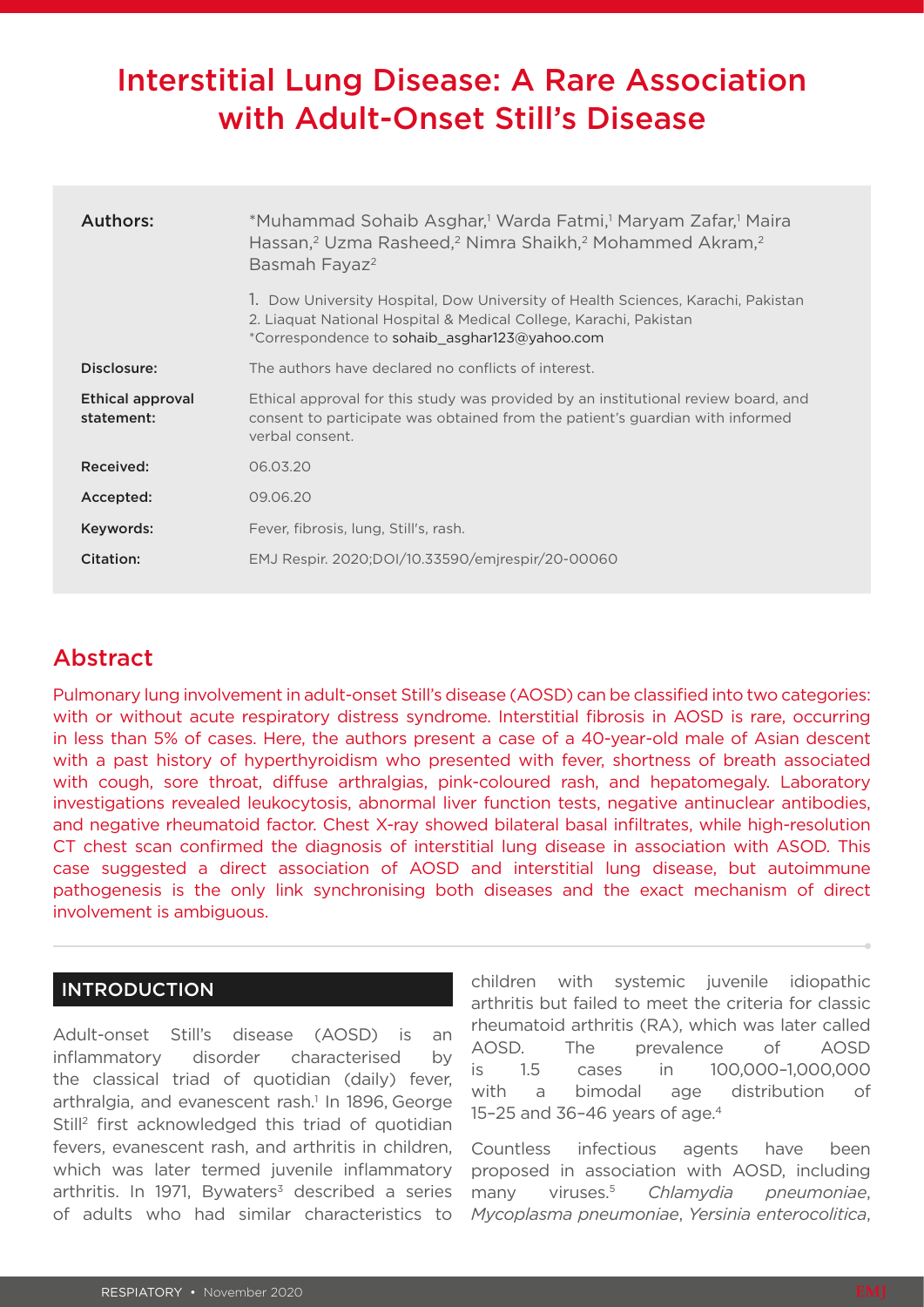and *Borrelia burgdorferi* are the known bacterial inducers.6 One case review also reported AOSD with Rocky Mountain spotted fever.<sup>7</sup>

AOSD can be divided into two distinctive phenotypes, i.e., a systemic pattern and articular pattern based on cytokine profile, clinical features, and laboratory investigation.8 Mechanisms for autoimmunity, such as activation of macrophage, inflammatory cytokines (e.g., IL-1, IL-6, IL-18, IFNδ, and TNFα), and genetic factors, along with infection play a role in the pathogenesis of AOSD as indicated in literature.9 Prognosis varies greatly according to the course of illness and particular conditions, from benign and restricted outcomes to chronic damaging polyarthritis and life-threatening events, occurring from visceral complications or diseases.10

## CASE PRESENTATION

A 40-year-old male of Asian descent previously diagnosed with hyperthyroidism with a history of recurrent respiratory tract infections reported to the authors with a complaint of high-grade fever >40 °C, dyspnoea associated with cough, sore throat, and diffuse joint pains. The patient had symptoms of generalised weakness, decreased appetite, joint pains, and clinically marked weight loss for the last year. When asked, the patient did not report any chest pain, syncope, haemoptysis, night sweats, active or passive

smoking, or exposure to pets; additionally, they did not have any travel or contact history in the recent past, intravascular drug abuse, or any other active complaint. The patient was commenced empirically on intravenous levofloxacin, intravenous hydration with 0.9% normal saline, vitamin B-12, folate supplements, and ibuprofen for their fever, generalised weakness, and arthralgia.

The physical examination was unremarkable except for moderate anaemia; two enlarged lymph nodes in the right inguinal region; diffuse pink-coloured rash spreading over the neck and forearms, which disappeared with resolution of fever (Figure 1); Grade 1–2 synovitis in proximal and distal interphalangeal joints; reduced chest expansion in the lower chest with fine inspiratory crepitations from mid to lower chest bilaterally; and hepatomegaly. The laboratory outcomes were haemoglobin: 6.3 g/dL, mean corpuscular volume: 72 fL, total leukocyte count: 17x10<sup>3</sup> U/L, granulocyte count: 85%, platelets: 458x10<sup>3</sup> U/L, C-reactive protein: 78 mg/L, erythrocyte sedimentation rate: 125 mm/hour, lactate dehydrogenase: 2398 U/L, serum total bilirubin: 2.23 µmol/L, direct bilirubin: 1.40 µmol/L, alanine amino-transaminase: U/L, aspartate amino-transaminase: 107 U/L, alkaline phosphatase: 299 IU/L, gamma glutamyl transferase: 85 U/L, serum ferritin: 3,219 ng/dL; blood, sputum, and urine cultures were negative.



Figure 1: Rash over the right forearm. A) Rash disappears with fever settling; B) zoomed image to show the pink colour of the rash.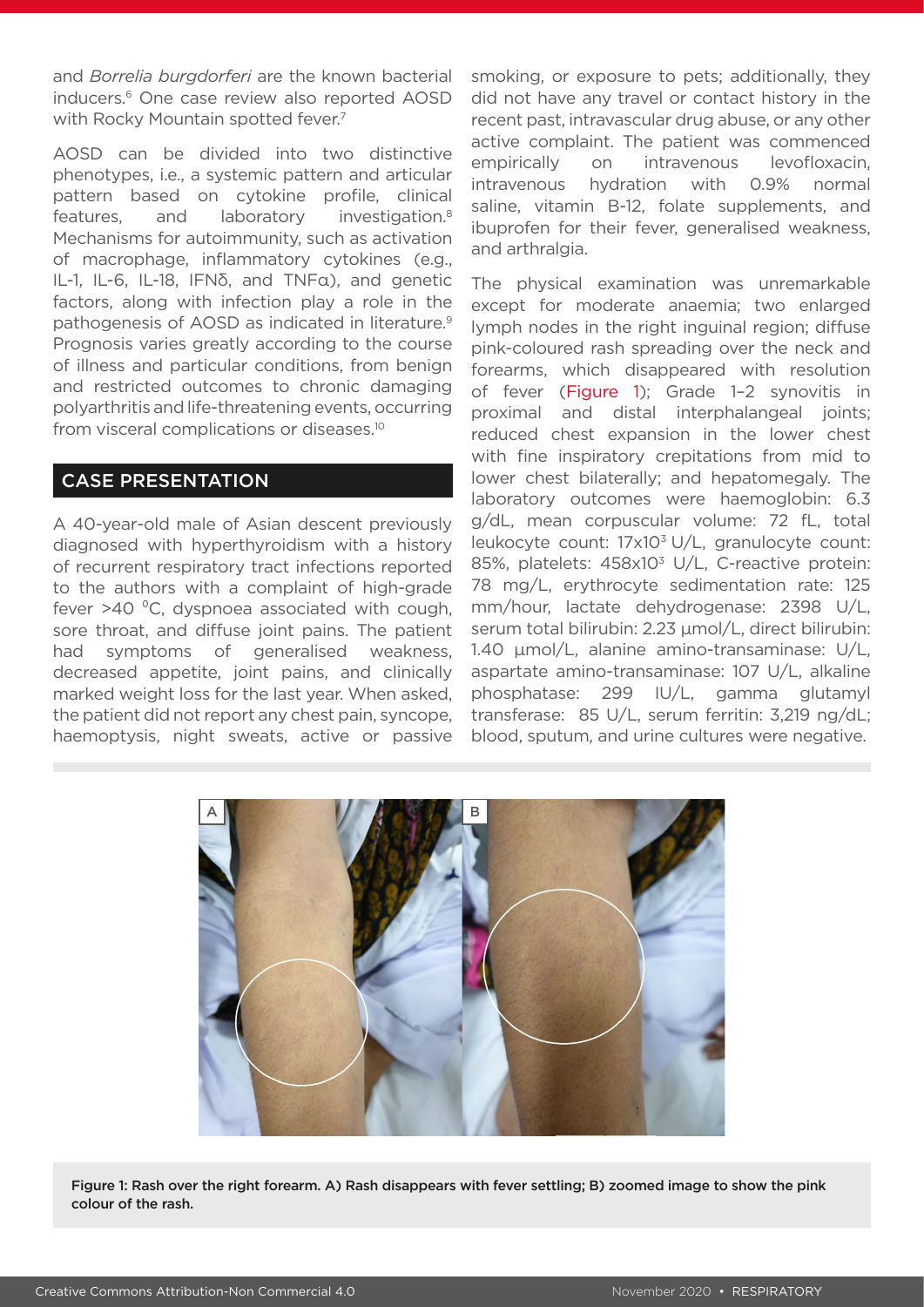Viral markers and serologies were negative for influenza, pneumococcus, chlamydia, mycoplasma, and streptococcus. Chest X-ray showed bilateral basal infiltrates; a prior chest X-ray with no interstitial shadowing taken 1 year previous is shown for comparison (Figure 2). Pulmonary function tests showed a mild restrictive defect without obstruction with a forced vital capacity (FVC) of 2.87 L (predicted 65%), forced expiratory volume in 1 second of 2.21 L (predicted 61%), forced expiratory volume in 1 second /FVC of 77%, total lung capacity 4.30 L (predicted 59%), diffusing capacity for carbon monoxide of 25.15 mL/min/mmHg (corrected for haemoglobin 16.30 mL/min/mmHg), and FVC/diffusing capacity for carbon monoxide of 1.26. Antinuclear antibodies and rheumatoid factors were negative, and the rest of the labs were unremarkable. The differential considerations at this point included sarcoidosis, disseminated tuberculosis, AOSD, and low-grade lymphoma.

The patient was scheduled for high-resolution CT (HRCT) scan of the chest, which showed irregular interlobular septal thickening with moderate bronchiectasis changes and subpleural reticulations in both lower lobes and right middle lobe with relative volume loss in lower lobes bilaterally, suggestive of interstitial pulmonary fibrosis with a probable pattern of usual interstitial pneumonitis without honey-combing, according to the 2018 American Thoracic Society (ATS), European Respiratory Society (ERS), Japanese

Respiratory Society (JRS), and Latin American Thoracic Society (ALAT) classification system (Figure  $3$ ).<sup>11</sup> The most plausible diagnosis made, based on clinical and laboratory findings, was interstitial lung disease (ILD) in association with AOSD. All of the nine diagnostic criteria of AOSD were fulfilled in the patient. A baseline X-ray chest of 1 year prior showed no interstitial changes, hence it was presumed that the patient might have chronic Still's disease because the patient had articular complaints for the last year, which was later diagnosed during a flare and, therefore, its sequelae of ILD also presented late. During the hospital stay, the patient had intermittent spiking fever (range from 38.0 °C to 40.1  $^{\circ}$ C) with disappearing evanescent rash on the resolution of fever. The patient was given methylprednisolone initially in pulse dose (750 mg daily for 3 days), followed by maintenance dose prednisolone (15 mg per day) and mycophenolate mofetil (500 mg twice daily) was used later as a steroid-sparing agent for a short term, although no studies found suggesting its role except for complications like glomerulopathy, haemophagocytic lymphohistiocytosis, and lichen planus.12,13 In addition to empiric management, starting tacrolimus was planned if any flare-up of the disease occurred during the follow-up because there have been studies suggesting the role of tacrolimus in refractory Still's disease.<sup>14,15</sup> Subsequent follow-up in the ambulatory outpatient clinic setting was uneventful, hence tacrolimus was not used in the patient.



#### Figure 2: Chest X-ray (posteroanterior view).

A) Chest x-ray of 1 year prior; B) bilateral basal infiltrates.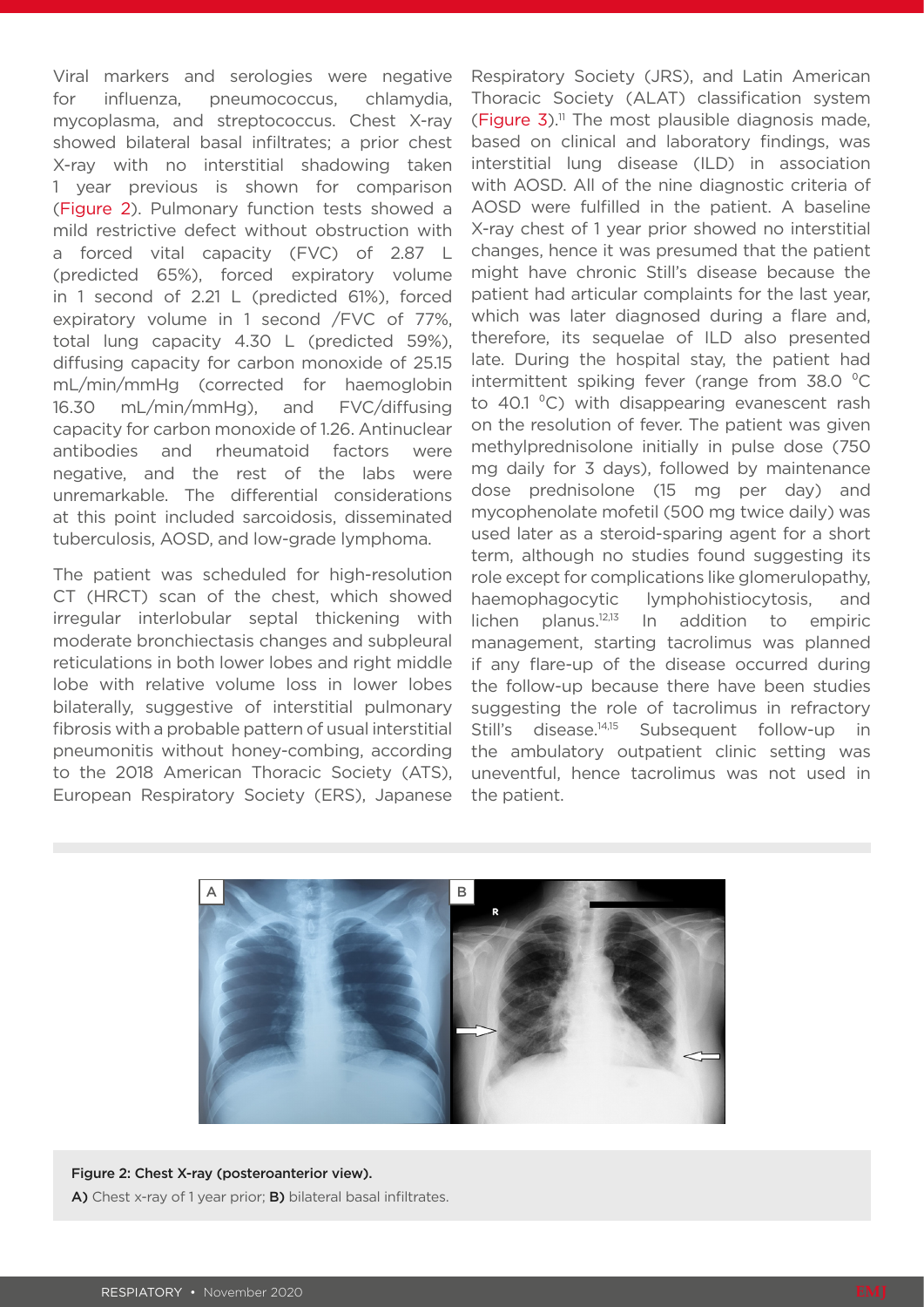

#### Figure 3: High-resolution CT scan of the chest.

A) Subpleural reticular densities with irregular interlobular septal thickening and relative volume loss in both lower lobes; **B)** fibrosis, traction bronchiectasis, and crowding of the involved bronchi, predominantly in the lower lobes. Signs are suggestive of interstitial lung fibrosis (marked with arrows).

## **DISCUSSION**

High spiking fever and systemic derangements are the conventional presentations of AOSD.16 Typical rash, arthralgias and/or myalgias, lymphadenopathy, and derangements of liver function enzymes are appreciated. The fever exceeding 39 °C is quotidian in nature, spiking in the evening.<sup>17</sup> The characteristic rash is usually quoted as evanescent, pink coloured, and maculopapular in nature, targeting extremities and trunk, with sparing of the face. Non-specific histological findings are suggestive of dermal inflammation by lymphocytes and histiocytes with perivascular invasion.<sup>18</sup> An overwhelming majority of patients (64–100%) are distressed with arthritis and arthralgias affecting knees. ankles, and wrists as commonly targeted joints, but arthritis and arthralgias of elbow, shoulder, and hips are also reported.<sup>19</sup> Wrist manifestations depict the narrowing of joint space and ankylosis within 3 years of disease occurrence in untreated patients.20 Radiography is not usually productive in early detection of disease. Abnormal liver function tests are recorded in 75% of the patients with AOSD.<sup>21</sup> Pericardial effusions and myocarditis are reported cardiac complications.22 Pleural effusions, fibrosis, and seldom acute respiratory distress syndrome (ARDS) constitute pulmonary involvement.<sup>23</sup>

Pulmonary associations with AOSD are rare, accounting for 12–35% for pleuritis and 0–27% for interstitial pneumonia.<sup>23</sup> Pulmonary lung involvement (PLI) in AOSD can be classified into two categories: with acute respiratory distress syndrome or with other PLI.24 Interstitial fibrosis in AOSD is rare, occurring in less than 5% of cases.<sup>20</sup> Unilateral or bilateral pleurisy is reported in 5–31% of cases. ILD is seen in 13% of cases, with transient radiological infiltrations, $23$ which are usually asymptomatic. A case of AOSD with organising pneumonia based on HRCT and transbronchial biopsy findings has also been reported.<sup>18</sup> Proinflammatory cytokines, specifically IL-18, play a vital role in displaying pulmonary manifestations in AOSD. Acute intervals of the disease are characterised by peaking levels of IL-18 in serum and pulmonary tissues along with spiking levels of serum ferritin.<sup>16</sup> Abnormalities of pulmonary functions described above can be recognised either in the presence or absence of symptoms.17 ILD is diagnosed on the basis of a HRCT scan of the chest.<sup>21</sup> The restrictive ventilatory pattern in AOSD is said to be responsive to combined steroid and aspirin therapy.<sup>22</sup> Histological lung features in AOSD include nonspecific interstitial fibrosis, acute alveolitis with thickened alveolar walls, hyperplasia of Type II pneumocytes, hyaline membrane formation, and I ymphocytic infiltration.<sup>23</sup>

There are many diagnostic criteria used for the definitive diagnosis of AOSD, with Yamaguchi's being most widely used.<sup>25</sup> Fever, arthralgia, typical rash, and leukocytosis are major criteria for Yamaguchi, while sore throat, lymphadenopathy,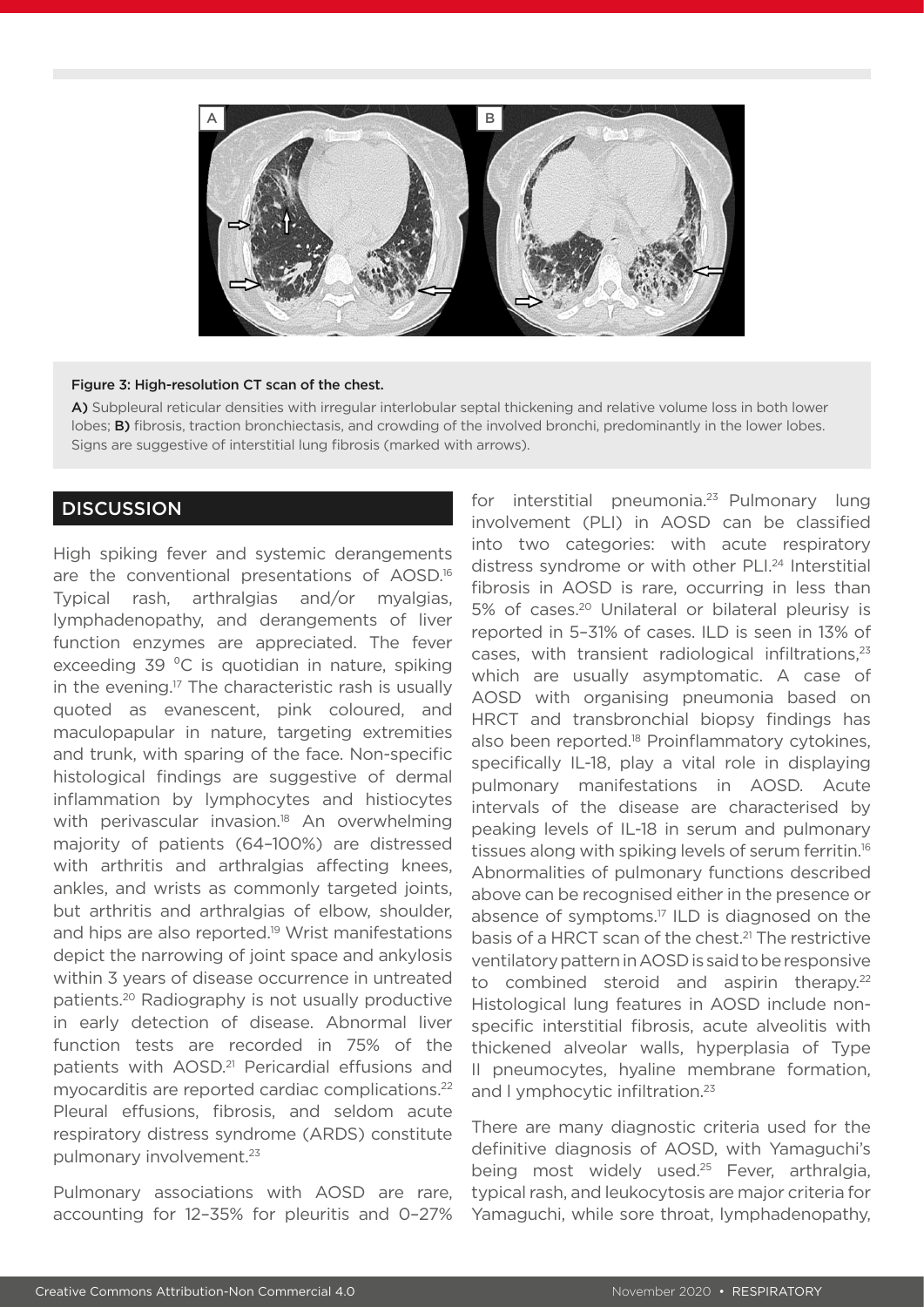hepatosplenomegaly, abnormal liver function tests, negative antinuclear antibodies, and negative rheumatoid factor are minor criteria. A minimum of five criteria, with at least two being major, is required for the diagnosis of AOSD. This present patient fulfilled all the major and minor criteria required for the diagnosis.

Treatment of AOSD and PLI–AOSD remains empirical.26 Non-steroidal anti-inflammatory drugs, corticosteroids, immunosuppressive drugs (methotrexate, leflunomide, gold, azathioprine, cyclosporin A, cyclophosphamide), and intravenous gamma-globulin constitute an extensive treatment modality for AOSD. The recent productive trials of biological agents (anti-TNF, anti-IL-1, and anti-IL-6), usually combined with conventional immunosuppressive drugs, have been shown to be effective.<sup>27</sup> Corticosteroids are the first-line treatment for AOSD, without taking the clinical presentation into account. Moreover, corticosteroids are more effective for systemic symptoms compared to articular ones. Methotrexate remins the first-line, steroidsparing therapy in AOSD, while anakinra (IL-1 antagonist), and tocilizumab (anti-IL-6 receptor)

are possible alternatives. Plasma exchange and intravenous Ig are other treatment options in refractory AOSD patients.<sup>2,27</sup>

This case presented a patient with fever, shortness of breath, pink-coloured rash, and hepatomegaly, and the diagnosis of ILD was met in association with ASOD. The limitation of the study is a lack of histological evidence of the disease process because bronchoscopy could be performed due to consent not given by the patient.

## **CONCLUSION**

This case describes a direct association of AOSD with ILD, although early in the course of ILD. many patients are misdiagnosed with recurrent pulmonary infections, when in fact, they have early ILD.28 Therefore, in a patient who was diagnosed with AOSD and complaining of respiratory problems, ILD should be ruled out beforehand so that the management of AOSD can be adjusted in that particular patient. Moreover, the authors assume that both diseases can interact with each other, but the mechanism of direct association is still unknown.

#### References

- 1. Still GF. On a form of chronic joint disease in children. Med Chir Trans. 1897;80:47-60.9.
- 2. Jamilloux Y et al. Treatment of adultonset Still's disease: a review. Ther Clin Risk Manag. 2014;11:33-43.
- 3. Bywaters EG. Still's disease in the adult. Ann Rheum Dis. 1971;30(2):121-33.
- 4. Owlia MB, Mehrpoor G. Adult-onset Still's disease: a review. Indian J Med Sci. 2009;63(5):207-21.
- 5. Wouters JM et al. Adult onset Still's disease and viral infections. Ann Rheum Dis. 1988;47:764-7.
- 6. Perez C, Artola V. Adult Still's disease associated with *Mycoplasma pneumoniae* infection. Clin Infect Dis. 2001;32(6):105-6.
- 7. Persad P et al. Adult onset Still's disease and Rocky Mountain spotted fever. Case Rep Med. 2010;621046.
- 8. Niranvichaiya S, Triwongwaranat D. Diagnostic challenge: a report of two adult-onset Still's disease cases. Case Rep Dermatol Med. 2017;3768603.
- 9. Gopalarathinam R et al. Adult onset Still's disease: a review on diagnostic

workup and treatment options. Case Rep Rheumatol. 2016;6502373.

- 10. Maria AT et al. Adult onset Still's disease (AOSD) in the era of biologic therapies: dichotomous view for cytokine and clinical expressions. Autoimmun Rev. 2014;13(11):1149-59.
- 11. Raghu et al. Diagnosis of idiopathic pulmonary fibrosis. An official ATS/ ERS/JRS/ALAT clinical practice guideline. Am J Respir Crit Care Med. 2018;198(5):e44-e68.
- 12. Nakamura H et al. Usefulness of tacrolimus for refractory adult-onset Still's disease: report of six cases. Mod Rheumatol. 2016;26(6):963-7.
- 13. Ohe M et al. Successful treatment with tacrolimus of refractory adultonset Still's disease. Korean J Intern Med. 2014;29(2):259-61.
- 14. Emad Y et al. Lichen planus in association with adult-onset Still's disease successfully treated with mycophenolate mofetil. J Rheumatol. 2012;39(6):1305-6.
- 15. Bennett AN et al. Adult onset Still's disease and collapsing glomerulopathy: successful treatment with intravenous

immunoglobulins and mycophenolate mofetil. Rheumatology (Oxford). 2004;43(6):795-9.

- 16. Ibn-Yacoub Y et al. A case of adultonset Still's disease complicated with atypical pulmonary defect. Rheumatol Int. 2011;31(2):239-42.
- 17. Corbett AJ et al. Adult-onset Still's disease with an associated severe restrictive pulmonary defect: a case report. Ann Rheum Dis. 1983;42(4):452-4.
- 18. Hijikata N et al. Adult-onset Still's disease with pulmonary involvement. J Bronchology Interv Pulmonol. 2009;16(4):277-82.
- 19. Guerrieri A et al. Pulmonary involvement in adult Still's disease: case report and brief review of literature. Respir Med Case Rep. 2017;22:91-4.
- 20. Takakuwa Y et al. Adult-onset Still's disease-associated interstitial lung disease represents severe phenotype of the disease with higher rate of haemophagocytic syndrome and relapse. Clin Exp Rheumatol. 2019;37Suppl 121(6):23-7.